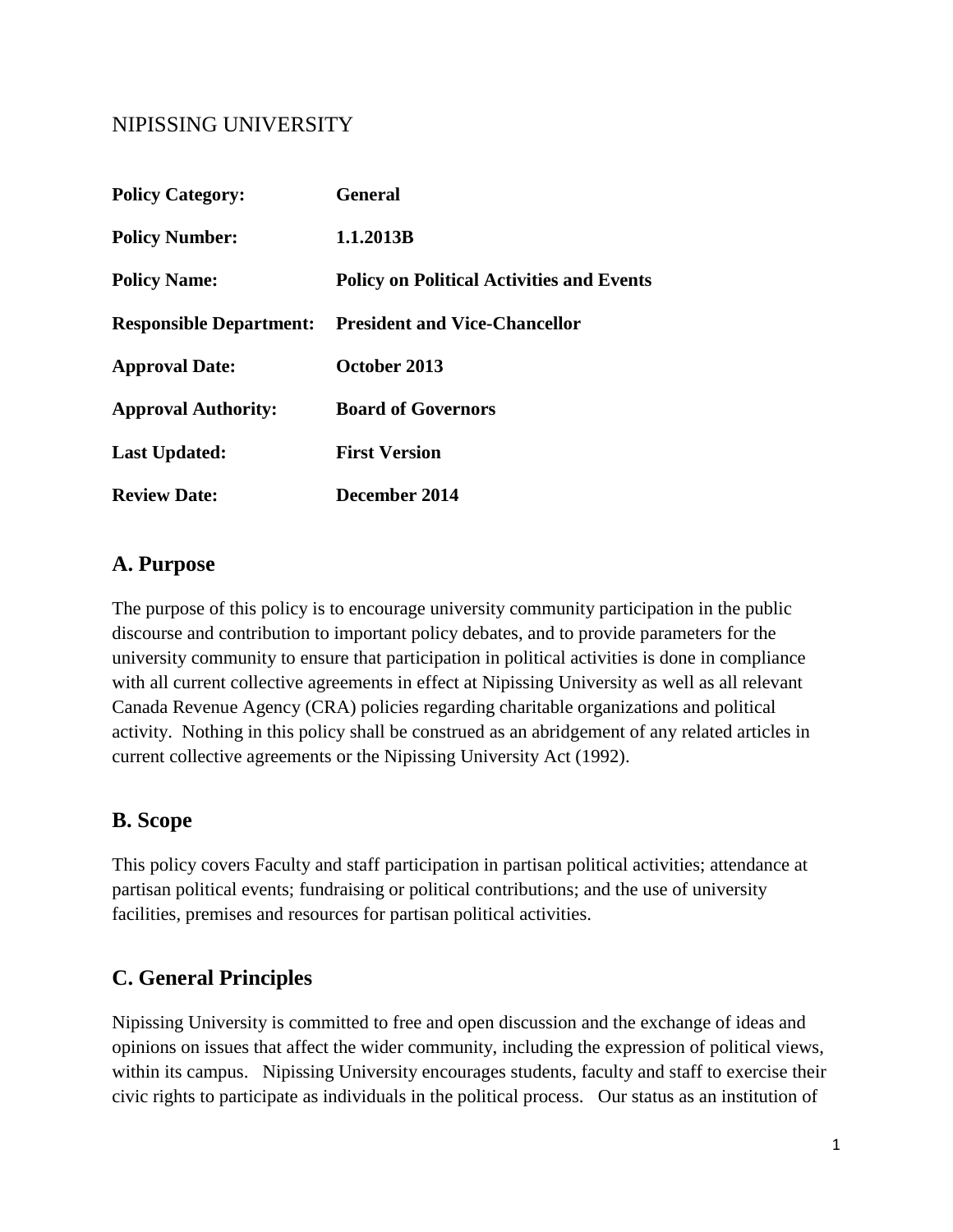higher education puts our faculty members in a position to provide expert commentary on local, provincial and federal issues, and to make meaningful contributions to public debate on a variety of wide-reaching public policy issues.

Without limiting the forgoing, as a registered charitable organization, we must also operate within the applicable federal legislation relating to charities and political activity. As such, Board members, employees and officers of the University cannot, either in their official capacity or at the University's expense, engage in certain types of partisan political activity.

Links to the relevant CRA and University documents are provided at the end of this policy.

# **Definitions:**

## **For the purposes of this policy:**

**Partisan political activities** shall be defined as per CRA Policy Statement CPS-022: A partisan political activity is one that involves direct or indirect support of, or opposition to, any political party or candidate for public office.

**Staff** are defined as full time and part time members of OPSEU, full time and part time Administrative staff, and Administrative contract employees of the University.

**Faculty** are defined as members of either the Nipissing University Faculty Association (NUFA) or the Contract Academic Staff Bargaining Unit (CASBU)

**Board Members** are defined as per the Nipissing University Act (1992) and all subsequent amendments.

## **D. Policy**

## 1**. Participation in Political Activities**

Curricular activities and university-sponsored fora on public issues with education as the main focus shall be encouraged.

Candidate forums or debates may be held on campus as part of the University's educational mission, as long as all qualified candidates are invited to participate.

Faculty, Staff and Board members may freely engage in comment on political issues or public policy as individuals, but shall refrain from purporting to be presenting the official position of the University. If a faculty, staff or board member is listed as a supporter of a political campaign or initiative it should be without mention of institutional affiliation or with a disclaimer indicating that their actions and statements are their own and not those of Nipissing University.

## 3. **Attendance at Political Events**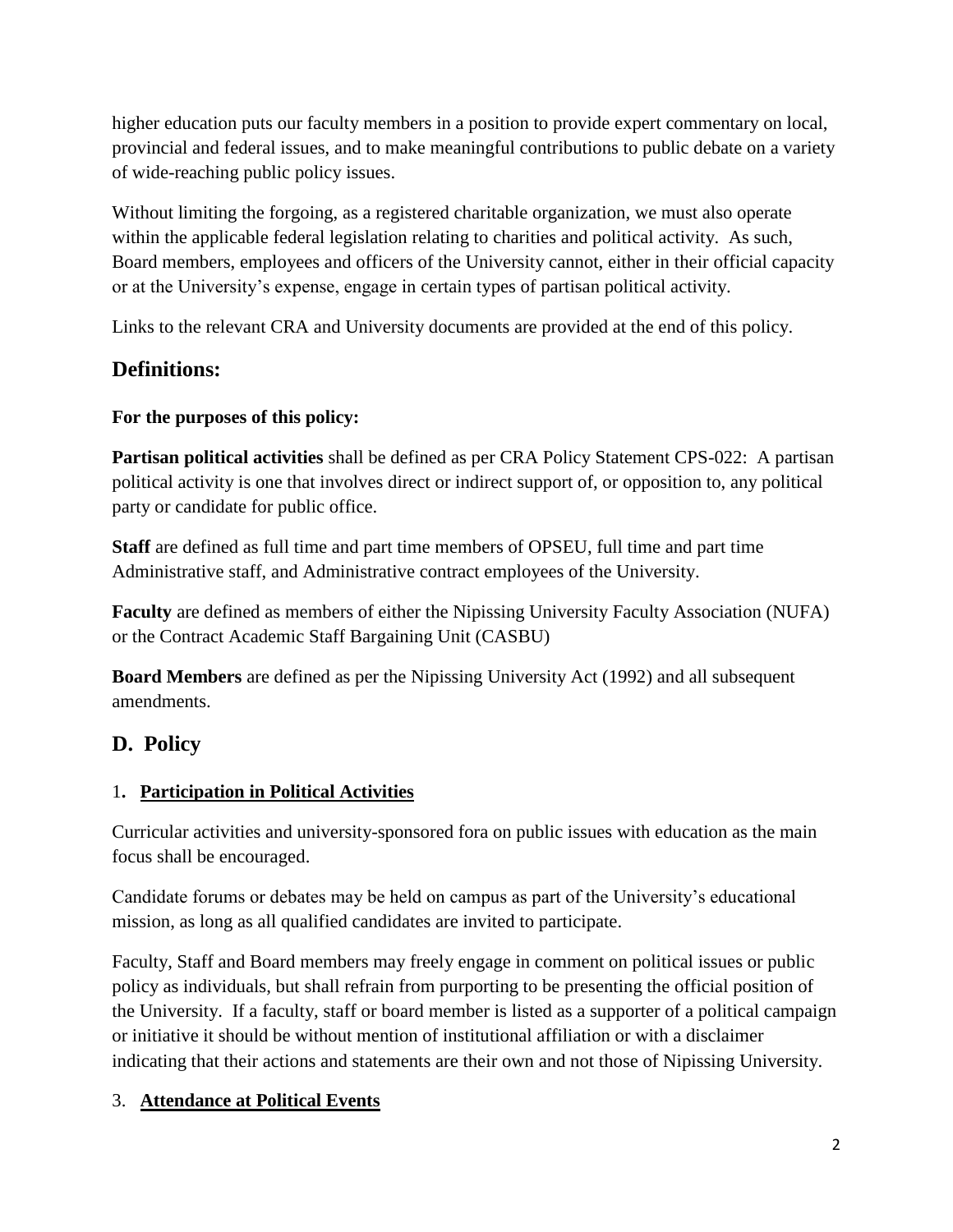As per CRA policy commentary CPC 001 (1992), attendance by registered charity officials, in their official capacity, at a fundraising dinner for a politician is not acceptable because it conveys the impression of partisan political activity by a registered charity. Faculty, staff, students and board members are free to attend partisan political activities and events as long as no university resources are devoted to their attendance, and they do not purport to represent the University in an official capacity at such events.

#### 4**. Fundraising or Political Contributions**

University funds, including but not limited to operating funds, external grants and donated funds may not be used to make contributions to a registered political party, a registered constituency association, or a registered political candidate.

### 5. **Use of University Facilities, Premises and Resources for Political Activities**

Political parties shall be eligible to occasionally use University facilities provided that such facilities are booked and paid for through appropriate university office(s) responsible for booking facilities, and the same terms that are available to any group wishing to use University space.

Funds or contributions for political candidates or campaigns may not be solicited in the name of Nipissing University or on any university campus, except in that part of a campus space which the candidate or party has rented according to the University policy. University resources may not be used in soliciting political donations.

The use of the University name, letterhead or logo or other identifying mark for partisan political purposes such as solicitation of funds or other support of a political party or candidate or the endorsement of candidates for public office is specifically prohibited.

#### **Links to Documents Cited in this Policy:**

Nipissing University Collective Agreements and Staff Guidelines: <http://www.nipissingu.ca/departments/human-resources/employee-relations/Pages/default.aspx>

Nipissing University Act: [http://www.nipissingu.ca/about-us/governance/board-of-governors/Pages/Nipissing-University-](http://www.nipissingu.ca/about-us/governance/board-of-governors/Pages/Nipissing-University-Act.aspx)[Act.aspx](http://www.nipissingu.ca/about-us/governance/board-of-governors/Pages/Nipissing-University-Act.aspx)

#### **Canada Revenue Agency**

**Political Activities Policy Statement Reference number** CPS-022 **Effective date** September 2, 2003 <http://www.cra-arc.gc.ca/chrts-gvng/chrts/plcy/cps/cps-022-eng.html#N10234>